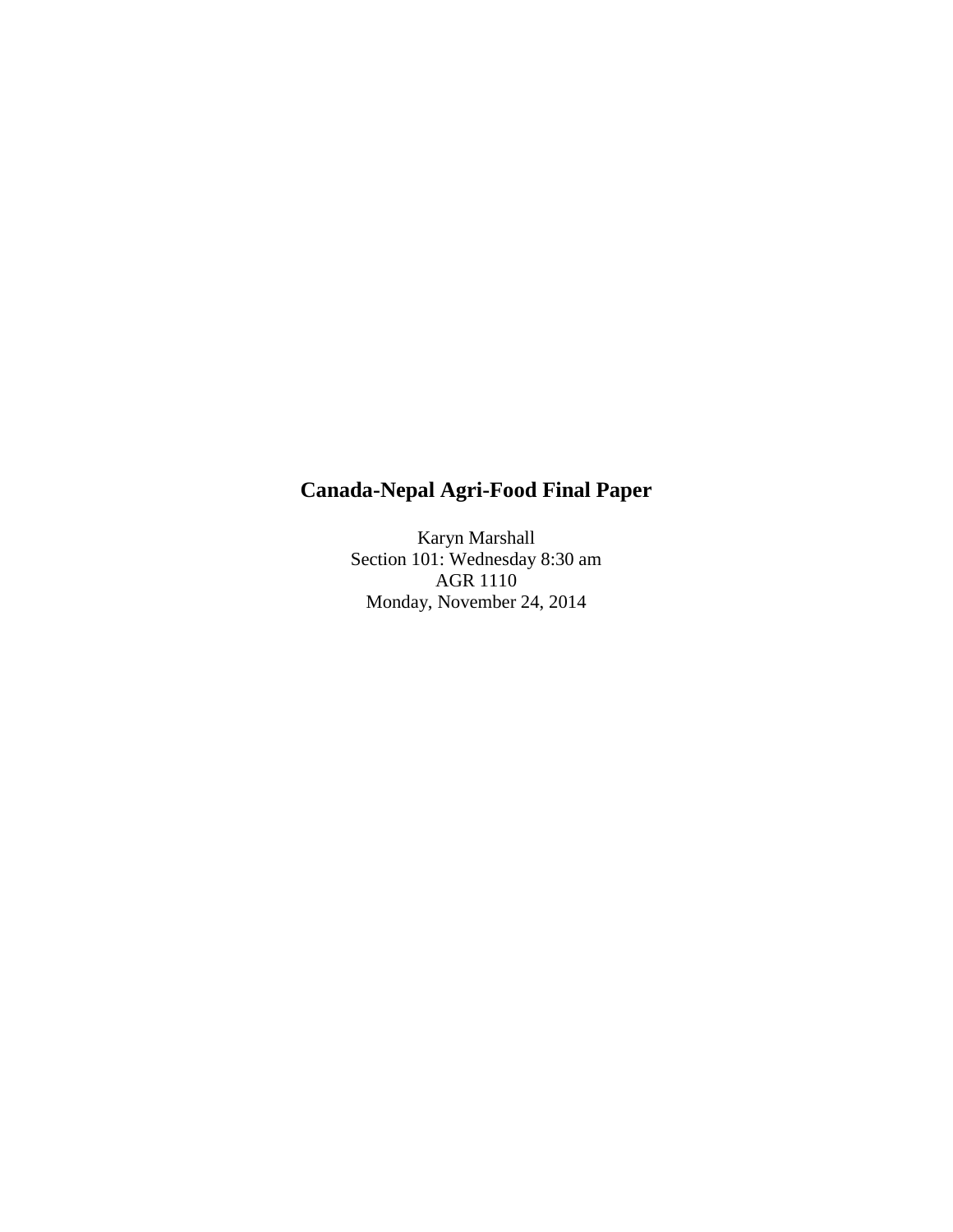## Part I-Product Information:

Canadian wheat is just one of the many crops grown in Canada. Besides wheat, soybeans, corn and canola are also produced here. Looking at the country Nepal, we understand the climate, temperature and weather patterns. With this information it helps us decide which crop will excel the best in those conditions. For this report, I will be marketing and explaining the benefits of winter wheat to the country Nepal. There are many different types of winter wheat available in Canada. Each variety of wheat gives it own end product (flour, bread etc.), depending on the nutritional value within the wheat. The general growth cycle of winter wheat begins when it is planted as early as September to as late as November. Over the winter months, the wheat enters a vegetative state, until spring returns. In the spring, winter wheat begins to grow. Finally in late July, early August the wheat is mature and is ready to be harvested. There are many different uses of wheat once it is processed. Throughout the rest of this paper, there will be critical evaluations of the product, and the export potential to Nepal.

# Product Information:

To begin, winter wheat is a very important crop grown in Canada today. It was first grown by pioneers, leading to the opening of agriculture areas in Canada in the 1800's (Goodwin, 2005). The main growing areas of wheat are the western provinces and eastern Ontario (Dexter, Preston, Woodbeck, 2006). These places are the ideal areas to grow wheat because of the climate and growing environment. Winter wheat can be grown on various types of soils, but it is best suited to well drained soil that has not been seeded to the crop in the year prior (Goodwin, 2005). When deciding which wheat there are two categories, spring wheat which is planted mainly in the prairie regions and winter wheat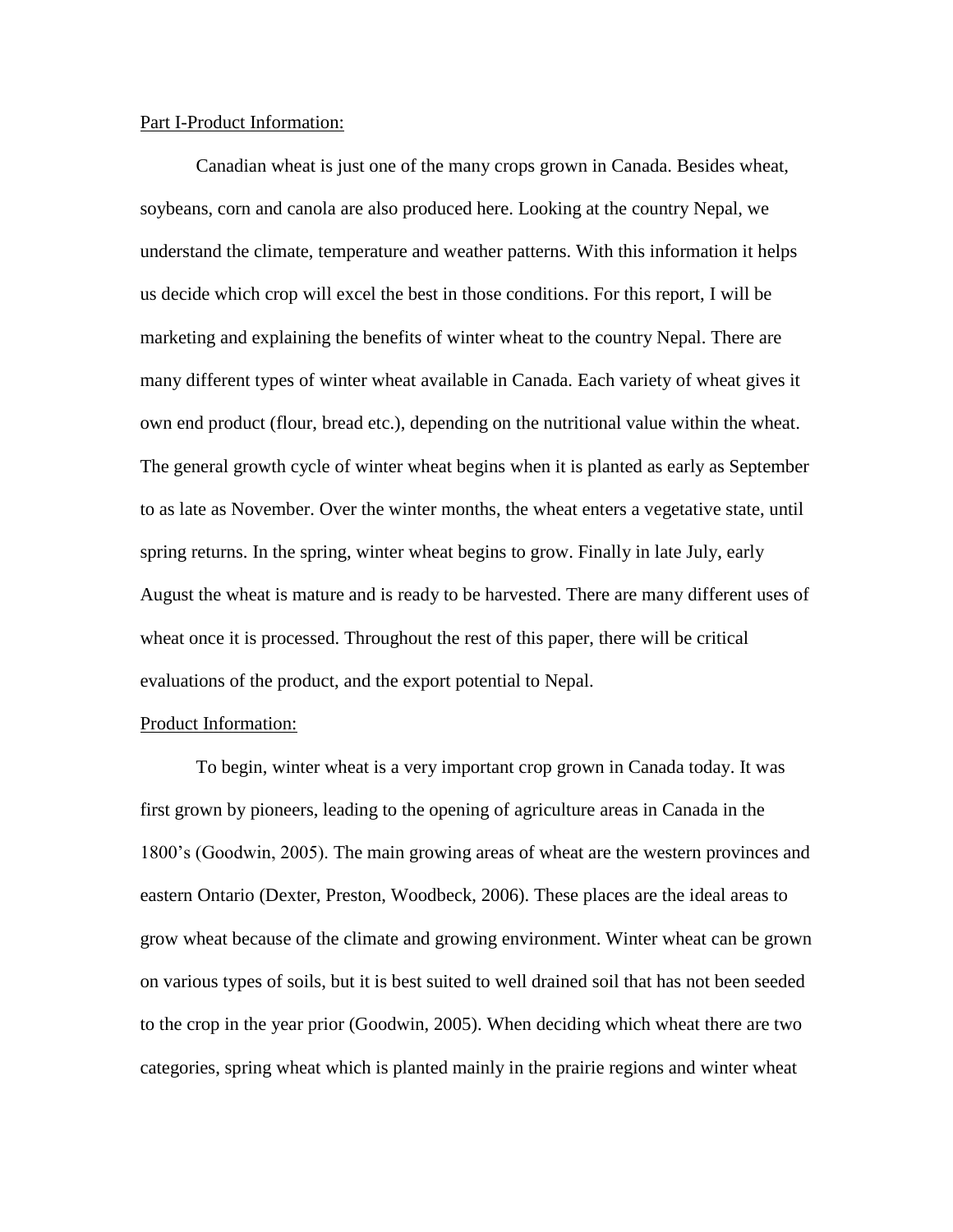which is fall planted is usually found in the warm, southwestern region of Ontario (Goodwin, 2005). Winter wheat is able to stand harsh winters, because it goes into a vegetative state during the winter months, causing the crop to be unharmed. When spring returns, the crop continues to grow until it reaches maturity in late July, early August. When it reaches maturity it is harvested then processed, to become various products. Due to this ability it allows for the crop to be successful in Canada.

There are many different types of spring and winter wheat. Some types include: western red spring, prairie spring red, prairie spring white, western extra strong, western amber durum, western soft white spring and western red winter (Goodwin, 2005). Depending on the company, determines which types of seeds are available.

#### Canadian Company:

C&M Seeds is a Canadian company that is located in Palmerston Ontario. This company began its operations in 1978 from the families Cameron and McLaughlin, hence the name "C&M Seeds" (C&M Seeds, 2013). These two families already produced pedigreed seed so choosing the seed industry was only natural. (C&M Seeds, 2013). This company's customers include the local farmers and Co-ops in the Midwestern Ontario region. By, staying local it has allowed this company to have a strong and trusting relationship with its farmers. (C&M Seeds, 2013). With continued support and their great reputation from the farmers, it has allowed for the company to have over 250 respected dealers, and still growing. Which in turn will, expand the number of jobs benefiting more people. Finally their mission is to push the advancement in agriculture and the rural economy of Ontario. With the continued advancements in the seeds genetics, and strong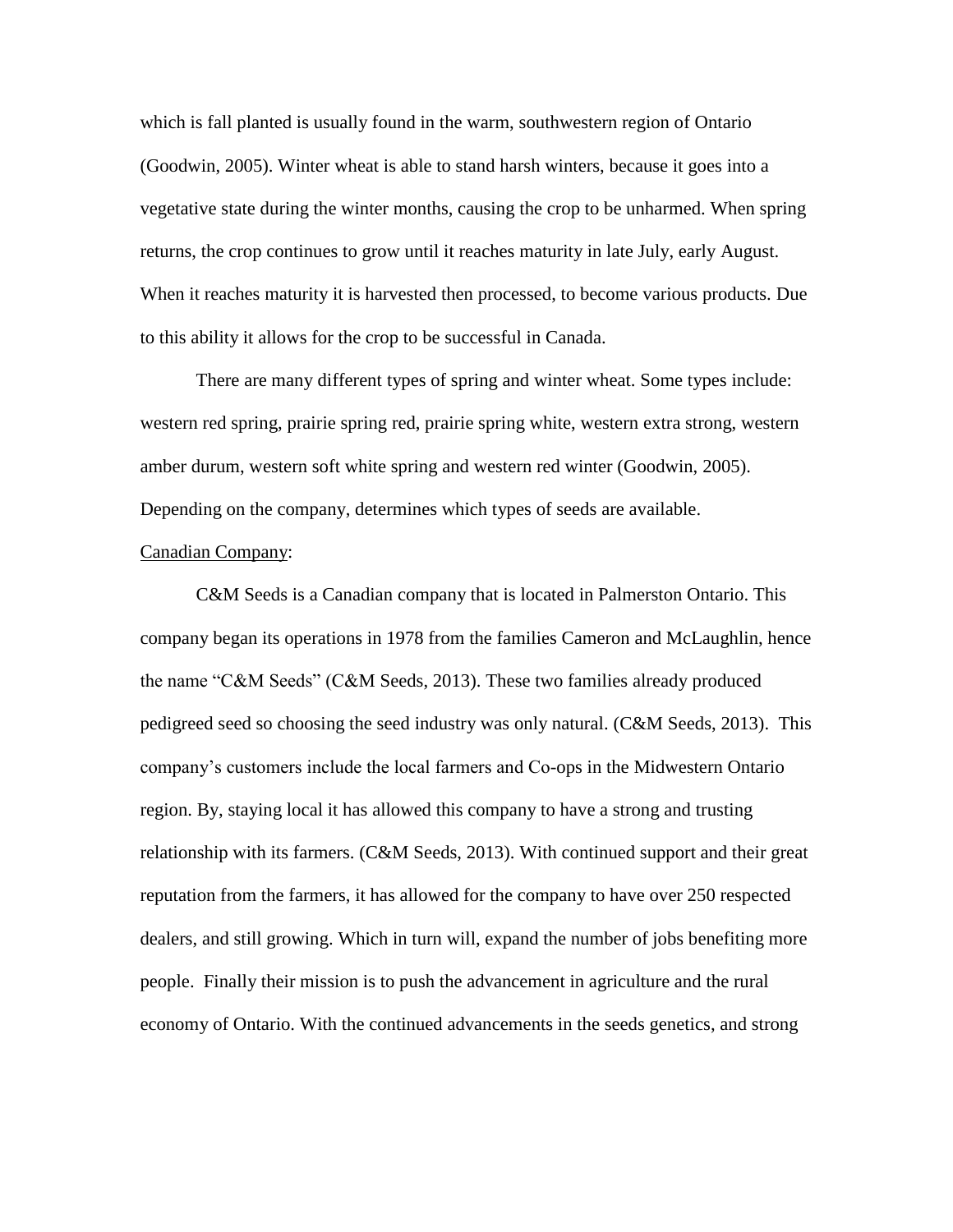push on the marketing varieties, C&M Seeds are willing to do everything they can to make agriculture and crop production a prosperous venture for all farmers (C&M Seeds).

Varieties that C&M Seeds carries for winter wheat include: Hard Red Winter, Hard White Winter and Soft Red Winter. For each main variety, there are different types each with its own characteristics. Focusing on just the Hard Red winter variety, the crop is planted in the fall, and harvested in July or August. Contains Protein premiums and higher pricing makes it attractive to wheat growers (C&M Seeds). Most types for Hard Red Winter wheat have great yields, good resistance to leaf disease and suited to all winter wheat growing areas (C&M Seeds). The cost of hard red winter wheat seed depends, whether the customer buys seed from company or uses seed from their previous crop. For example, if the farmer uses his seed from the previous year and gets it cleaned and treated it can cost \$35 to \$50 an acre. However if the farmer chooses to buy new Certified Seed with a high performance level of seed treatment it can cost \$70 to \$100 an acre depending of the seeding rate desired (Meulensteen, 2014). Generally there is no drastic change in cost between varieties at the most it would be \$1 to \$2 more per acre. The only downfall about this company is that it does not export to other countries. C&M Seeds however, has sub-license agreements for other companies to seed their product brand in other areas of Canada (Meulensteen, 2014).

# Processing:

The processing stage begins after the wheat is harvested. After the wheat has been combined, it is sent to the grain elevators. At the elevators the wheat will be held there, so it reaches and stays at the proper moisture content and temperature (Meulensteen, 2014). While at the elevators, the company will in turn sell the wheat to the end users. Most end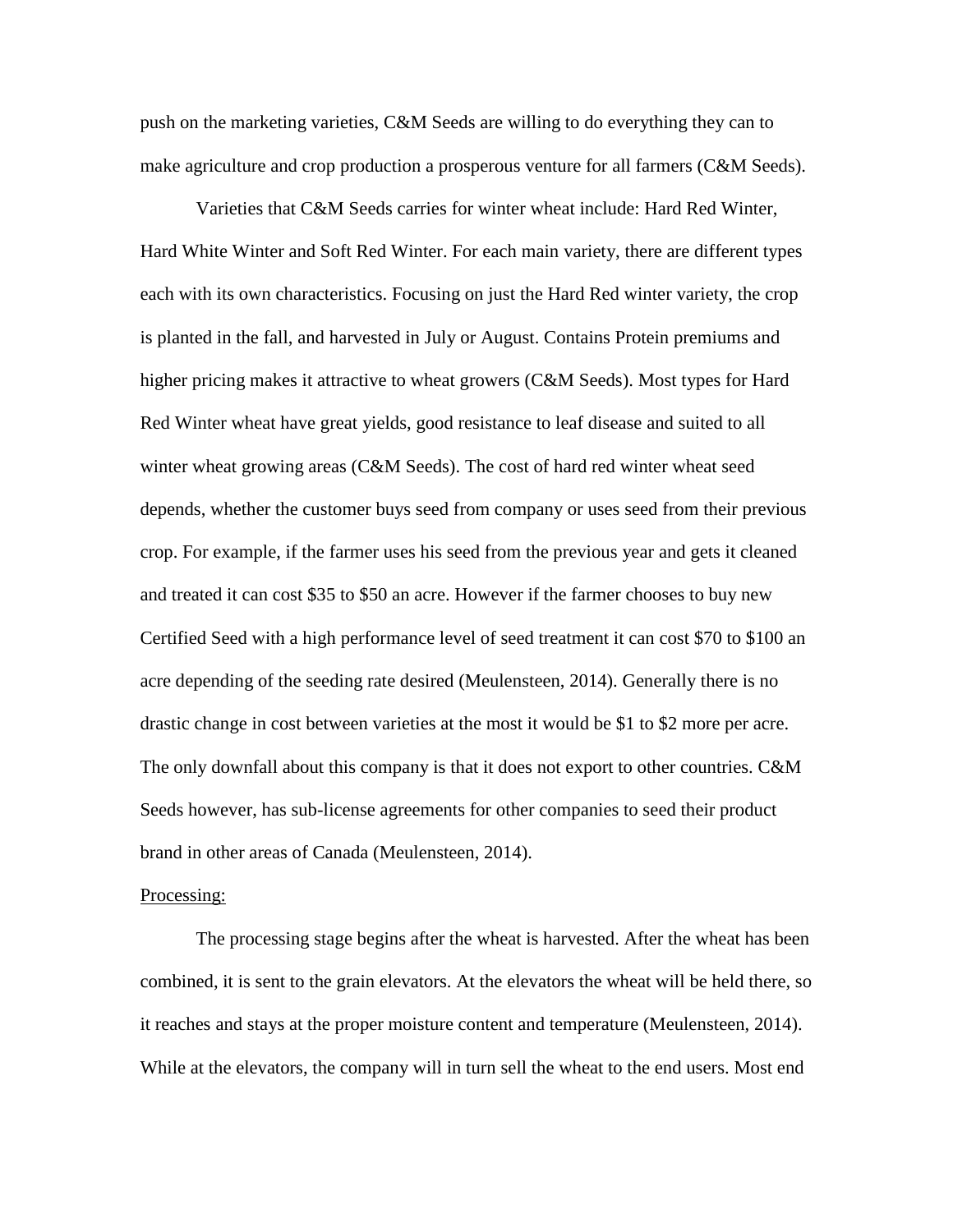users are buyers for animal feed companies however some of the wheat can be bought to be ground into flour for baking purposes. (Meulensteen, 2014). For most processing stages the cost is equal. There is the change the cost depending on what the users want to do with the seed. In conclusion the processing stage is a quick but important step within the marketing system.

## End Products and Nutritional Information:

After the seed is purchased from the elevators, it can be used for various products. There are a few factors that decide what products can be made from each different type. Wheat is considered a "Whole Grain." In the case of being a whole grain, the grain can be eaten as a whole, cracked, split or ground. It can also be milled into flour and then used for various breads, pastas, cereals and other products (Healthy Grains, [no date]). Focusing on the hard red winter wheat variety, we look at the nutritional value of the seed. This particular seed has a very low count in saturated fat, cholesterol, and sodium, along with a high amount of dietary fibre, with good amounts of manganese and selenium (Condè Nast, 2014). Eating meals with whole grains boosts, can benefit people from getting heart diseases because it is naturally low in cholesterol (Healthy Grains, [no date]). Overall, red hard winter wheat is very nutritional wheat to use for food products. Machinery Required:

Machinery required for winter wheat, isn't very much. First, some type of seed drill is required for planting. There a various types of machinery that operate in No-Tillage or Conventional Tillage (Meulensteen, 2014). No-Till drills seem to be a common piece of equipment for planting. The average cost for planting is \$21 per acre on top of that the farmer will face a charge of fertilizer. This cost can range from \$120 to \$150 per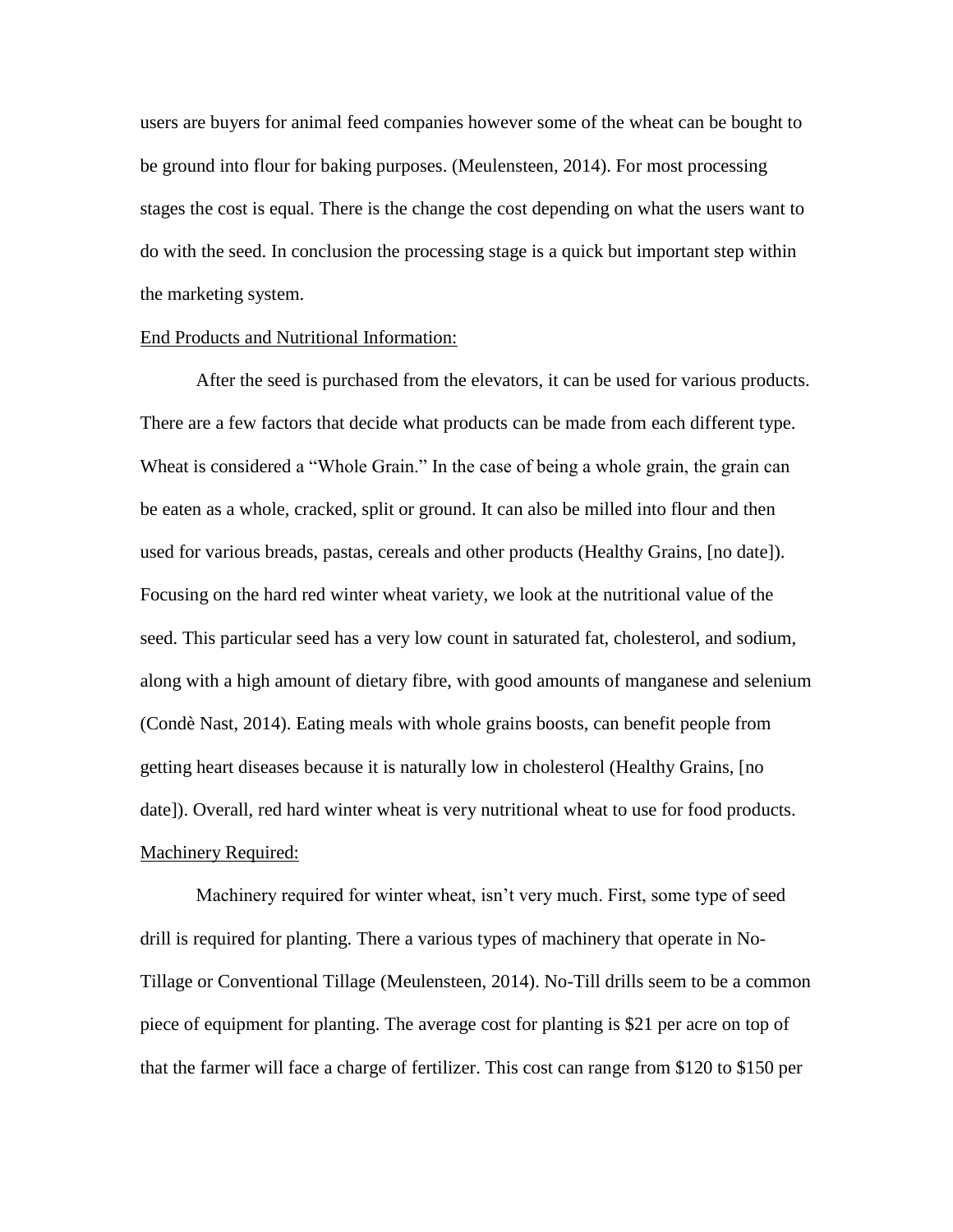acre, depending on the management style, and base fertility level in the soil. (Meulensteen, 2014). When the wheat becomes mature it is ready to be harvested. To harvest, most farmers today use combines for machinery. Once again the cost depends on the amount of time and fuel used. From there a final cost is decided.

## Labour Required:

Labour required, cost and issues that come from growing hard red winter wheat include, the crop being seasonal and the cost of planting. For not only hard red winter wheat, but for all types of winter wheat it can only be planted in the autumn months. If the seed is not planted during this time frame, the crop will not exist due to drastic temperature changes. Other disadvantages include, is that the wheat cannot be grown on poorly drained soils, and it cannot be grown in western Canada or northern Ontario because the temperatures are too cold for the wheat to survive (Meulensteen, 2014). Cost to plant is another disadvantage depending on how many acres the farmer plans to grow. On top of planting there is the cost of fertilizers and herbicides to help the crop succeed. Finally the farmer would face harvesting, and fuel used charges. Along with any processing charges, such as drying the wheat because of high moisture content. These are some of the challenges included with growing hard red winter wheat.

# Marketing:

Market opportunities for winter wheat is endless. Crop farmers would have a better market opportunity if they buy Certified wheat seed, from a company. This way, there is reassurance to how the seed was treated and cleaned (Meulsteen, 2014). Where as if a farmer was to keep seed from previous crops, it would be up to them to have it cleaned and treated, so it is safe and free of disease. It is better for the farmer to purchase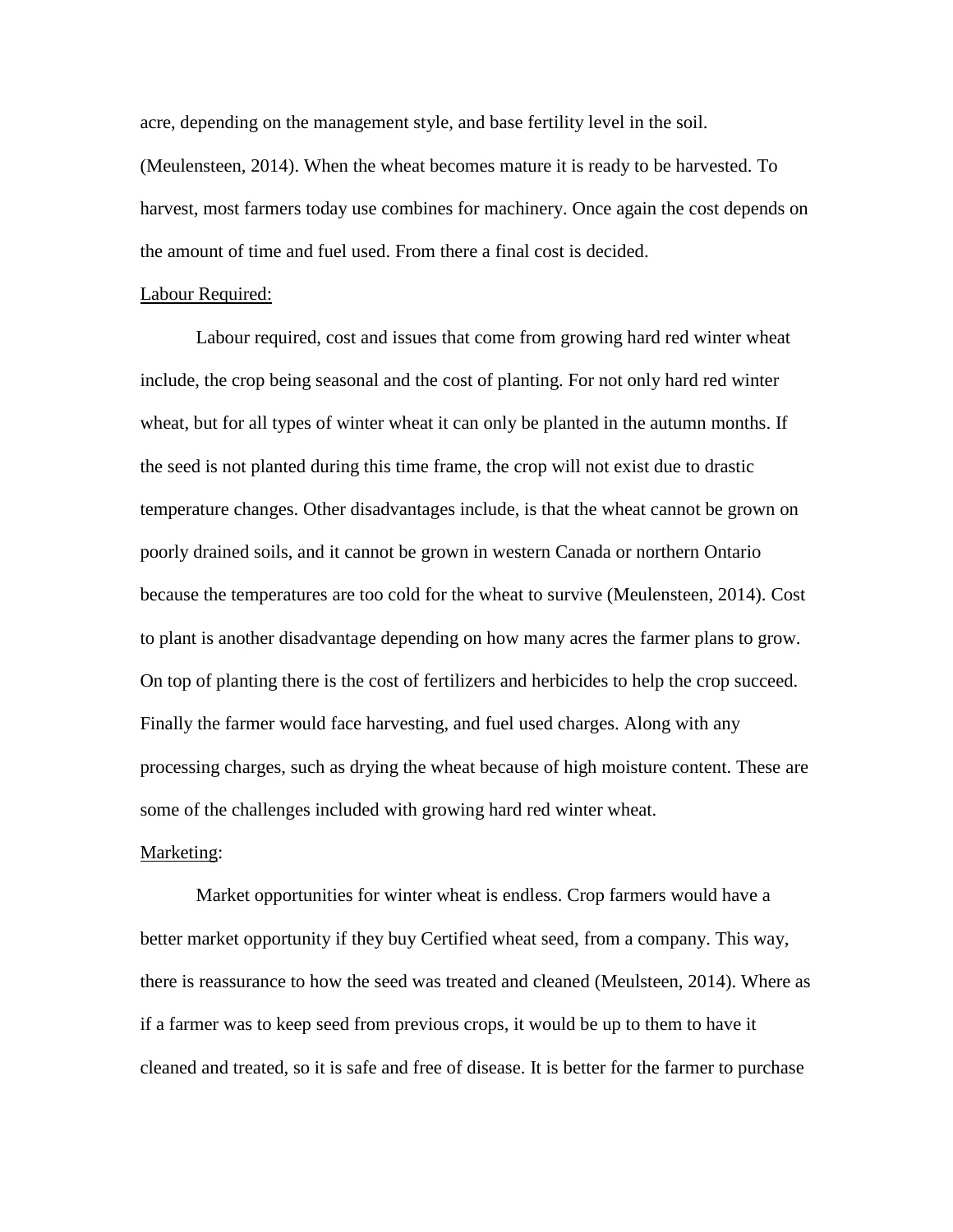seed straight from the company, so he can avoid any hassles that might come from his own seed. Further more, with continued support from the government it allows industries such as the Ontario Cereal Industry Research Council (OCIRC), to continue their research of different wheat varieties and come up with other products available from wheat (Agriculture Canada, 2014). Within this industry they are seeking to find new markets opportunities. Researchers are studying traits of wheat, and how different milling techniques will enhance the end product (Agriculture Canada, 2014). One of the end goals that this industry has, is to have farmers benefiting from the newly developed seed. Finally they are also seeking the ability to meet the buyer's preferences (Agriculture Canada, 2014). The marketing aspect for winter wheat will always be changing due to the advancements in genetics and research conducted.

## Benefits To Canada:

Winter wheat provides many advantages and benefits to farmers and Canada. Starting off with increasing job opportunities. C&M Seeds already have 250 respected dealers across Canada (C&M Seeds, 2013). With continued support of this company, they will be looking to keep growing and be sure it succeeds in the future. As the company grows, more jobs will be created; mainly sale persons, however experts, researchers, different types of managers for the genetics or plants, even shipping and receiving people will be required. The more operations and expansions this company makes, the number of jobs will increase. Next, any type of winter wheat is weather resistant. For, the most part winter wheat can survive any winter where the weather doesn't become serve and cold. As mentioned before, winter wheat goes into a vegetative state during the winter and continues its growth in the spring. Competitive advantage is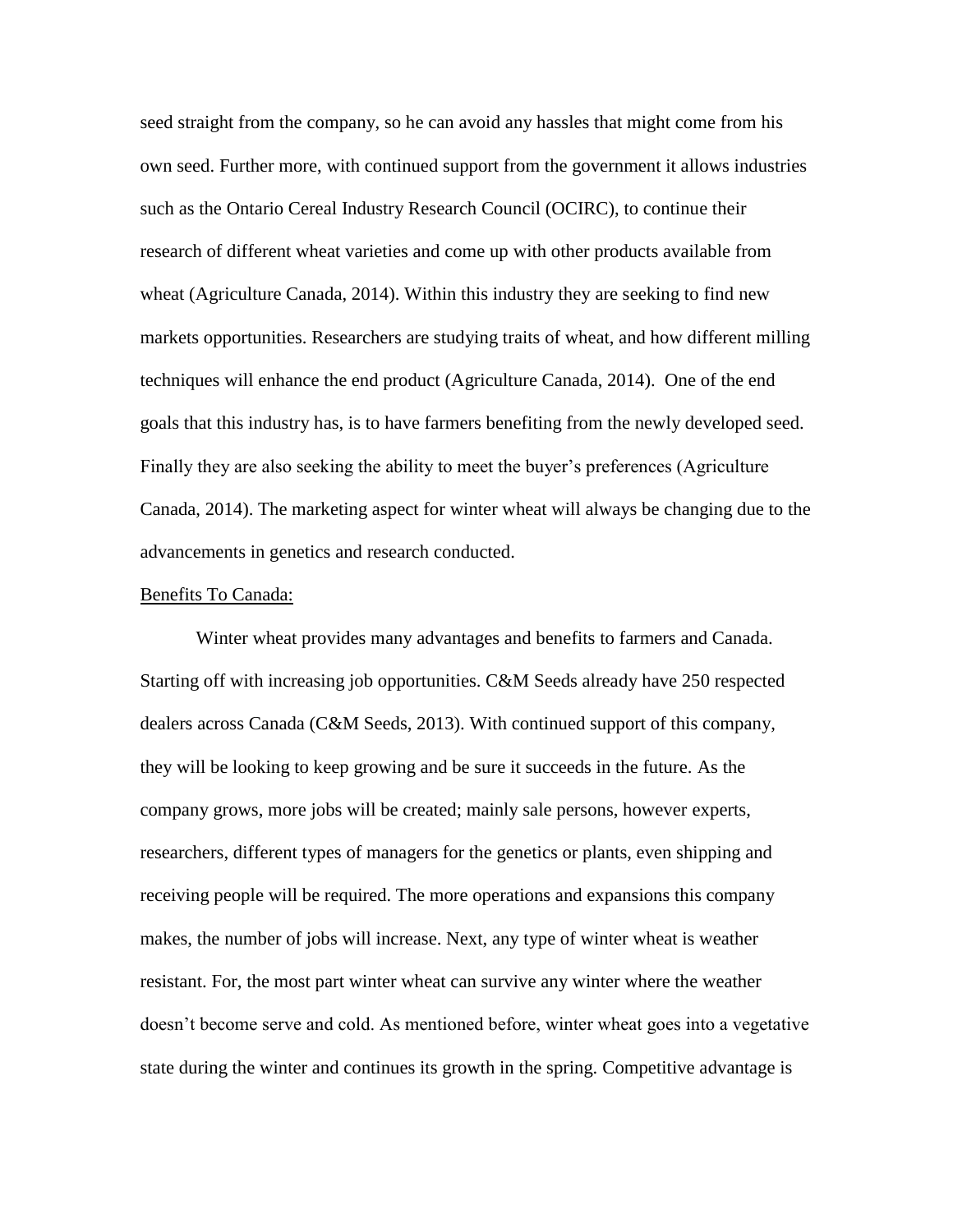another key benefit for winter wheat. The crop efficiently uses spring moisture, giving it a growing benefit. Also, since the plant starts its growth so early in the spring, it beats the spring weeds giving itself a head start (Japp, 2013). There are also the growing trends, from producing winter wheat. Studies have shown that many types of winter wheat provide high yields, especially Priesley, Gallus which carry the highest yields within C&M Seeds hard red winter seed (C&M Seeds, 2013). Not only does winter wheat have competitive advantages, weather resistance and positive growing trends, it allow saves money! That's right, because the crop begins its growth so early in the spring it allows for it to beat the spring weeds and pests, saving farmers a spring herbicide application most of the time (Japp, 2013). Winter wheat is a great crop to use for crop rotation, for farmers. By rotating crops it improves soil so it is healthier, providing a better growing season, instead of growing the same crop for many years in a row (Meulensteen, 2014). When farmers decide to grow winter wheat they are able to maximize the return on the investment of manpower and equipment. An added bonus would be having the equipment and people available for months of the year (Meulensteen, 2014). The benefits, to the farmer and Canada are endless making winter wheat a great crop to invest in.

# Environment Sustainability:

Environment sustainability within Canada for this crop is evident. Looking into the future for the crop there is to endless opportunities for growth and development. This can range anywhere from genetics to marketing and products. The only downfall for most farmers in choosing this crop is the weather in a certain area (Meulensteen, 2014). Winter wheat has not been improved enough to survive extremely harsh winters. Most farmers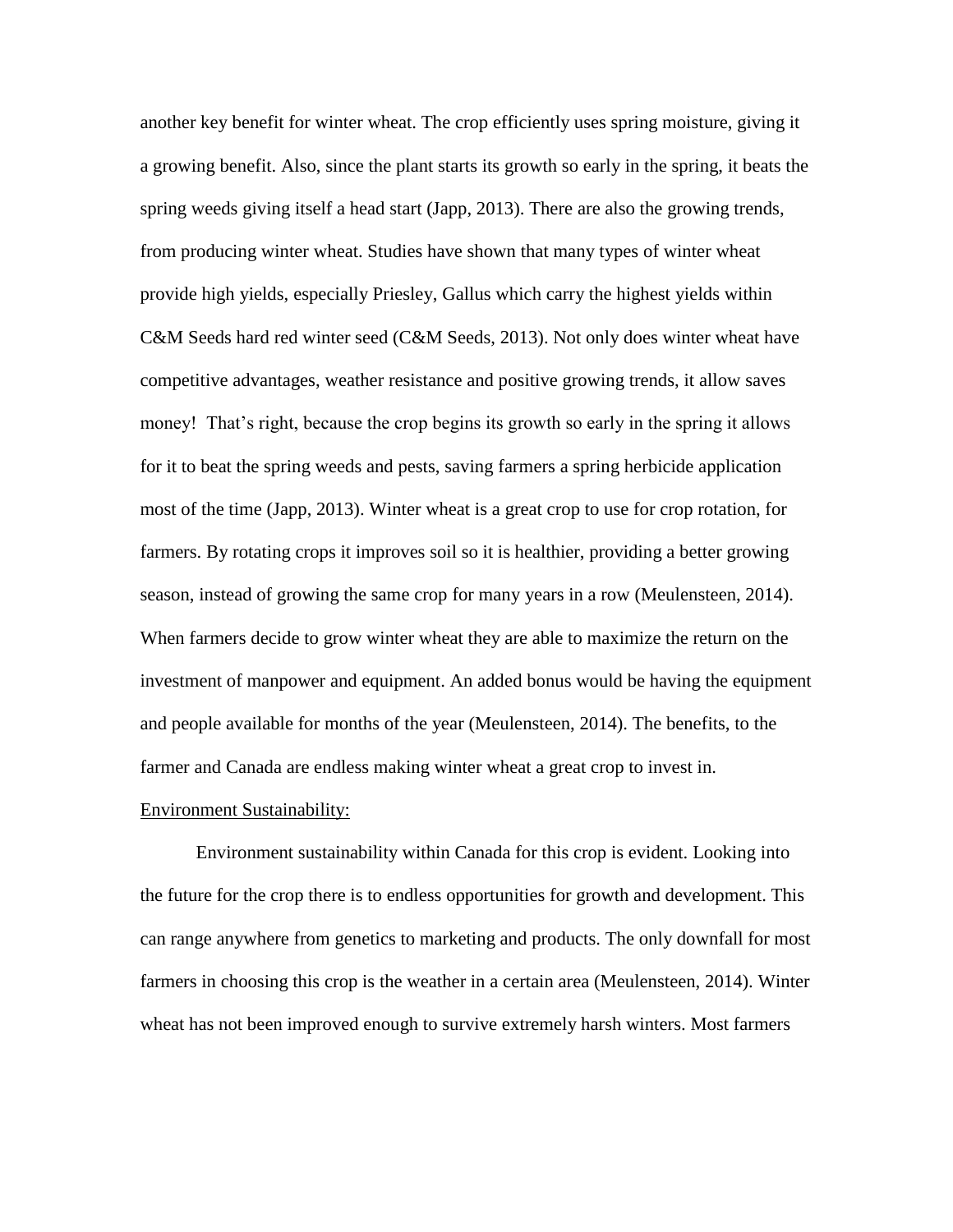have interest and intention of growing winter wheat each year, however the weather influences this decision (Meulensteen, 2014).

In conclusion, after analyzing and critically evaluating the different aspects of the product winter wheat, it provides a better understanding about the product, marketing values, costs and benefits. Winter wheat has always been an important crop in Canada, because it provides many different products and comprising over 10 million hectares of land (Goodwin 2005). With continued advancements in the genetics and marketing of winter wheat it will only continue to succeed and prosper in the future.

# Part II-Export Potential To Nepal:

There will now be a critical evaluation of the export potential of winter wheat to the country Nepal. After viewing the country's geographical regions, climate regions, trade systems, potential buyers and marketing systems. It will show how winter wheat can benefit Nepal.

## Country Information:

Nepal is located in South Asia the north end of the country borders China while the south, west and east is surrounded by India (AgTrade, [no date]). Within this country there are three geographic sections. These include: lowlands plains (Terai), hill region (Pahad) and the mountain region (Parbat). There are also five climate zones as well, they are: tropical/subtropical zone, temperate zone, cold zone, subarctic zone and the arctic zone (AgTrade, [no date]). The lowland plains are comprised of tropical savannas, grasslands, valleys and foothills. The hill regions contain more mountain ranges, and subtropical river valleys occupy the southern end of this region (AgTrade, [no date]). In the south end of the country, they usually experience warm, tropical summers and mild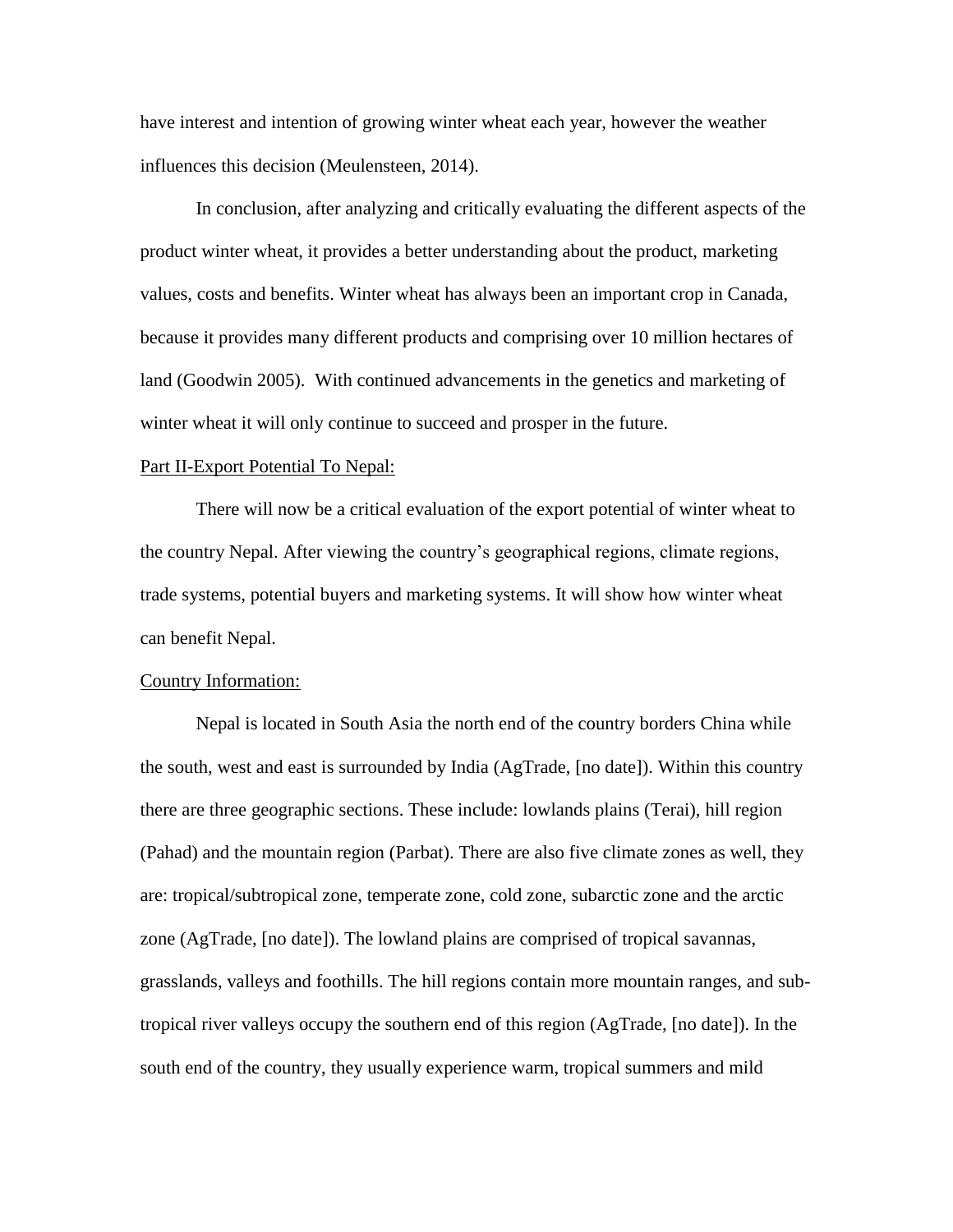winters. Where as in the north end the weather consists of cool summers and serve winters (Naturally Nepal, 2012). Since winter wheat varieties are weather resistant, and they are able to survive most winters, however they are not able to handle the extreme cold temperatures that would be found in the sub arctic or arctic zone. That would be one disadvantage to the crop, when being exported to Nepal.

## Needs and Benefits To People:

Benefits for the Nepal woman and children would include, the nutrition value of the different varieties of winter wheat. For all winter wheat types, it is considered to be a "Whole Grain." Since it is a whole grain it can be milled, split or eaten whole (Healthy Grains, [no date]). Whole grains are rich in dietary fiber, which aids in digestion. Looking at a particular winter wheat, hard red winter. This wheat has extremely great nutritional value. It has a low count in cholesterol this will help reduce heart diseases, as well as saturated fat, and sodium. Since red wheat has this nutritional value, it will benefit the children and women of Nepal.

# Environmental Benefits:

Nepal farmers would find great benefits from importing winter wheat and growing the product. First off, winter wheat is an easy product for the farmers to plant and grow. As mentioned before, winter wheat enters a vegetative state during winter and continues growth in the spring. So, in terms of benefiting the farmers, they would plant the wheat in the fall, and then they are able to rest over the winter months. When spring finally comes, the farmers are able to put focus on other sources of planting and work, because help and equipment will be free (Meulensteen, 2014). Another benefit that these farmers would come across is how rotating their fields with different crops will allow for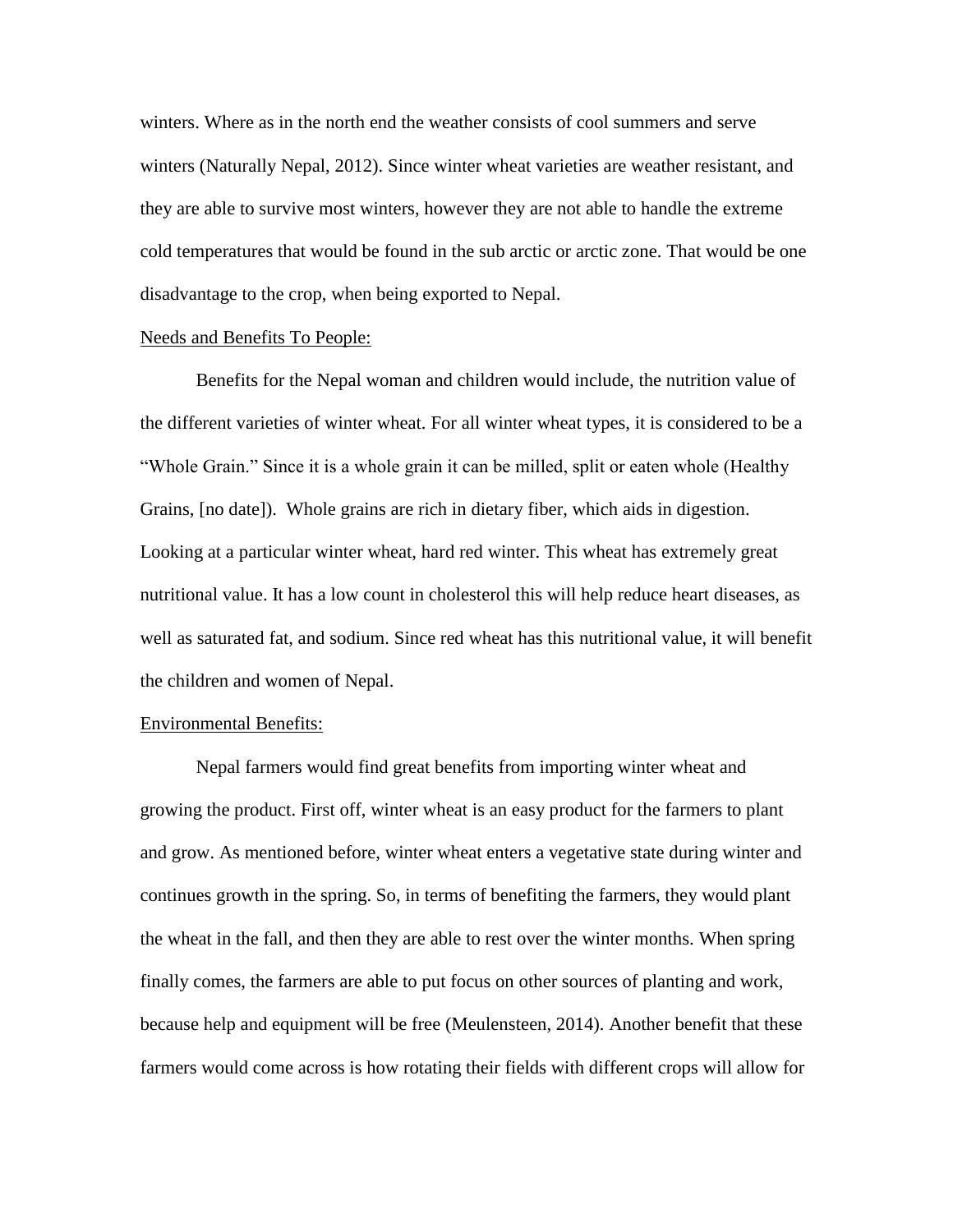a healthier soil to form, therefore improving their crop production in future years (Meulensteen, 2014). In Canada, farmers that plant winter wheat are able to maximize their investment if this is the case Nepal farmers should have the same benefit (Meulensteen, 2014). The common benefits found within Canada, will apply to Nepal as well.

# Transportation Logistics:

Transportation of winter wheat seed to would begin, when the company or a farmer ships the wheat or seed to a grain elevator. From the elevator, companies will purchase seed to create other products, such as flour. Located in Ontario Canada, there is the Welland Canal. When the winter wheat seed is purchased by an importing nation, the seed would be loaded onto a ship, and shipped to the importing country. Since Nepal does not have any sea ports, the ship would be docked in India (Khanal, 2014). From India to Nepal, it is twenty-five kilometers. (Khanal 2014). So, when the ships dock in India, the seed would then be transfer to trucks, and transported to the markets or farmers within Nepal. This would be the transportation map of winter wheat seed from Canada to Nepal.

# Marketing Strategy:

To market winter wheat, specifically hard red winter in Nepal they should talk about the benefits, growth cycle, products etc. Any type of winter wheat is planted in the autumn and harvested in late July or early August. The unique thing about winter wheat is that farmer's plant it in the fall, instead of pushing to have it planted in the spring. As talked about before, having the seed planted in the fall allows for the equipment and labour help to be free for other busy months of the year (Meulensteen, 2014). Next, most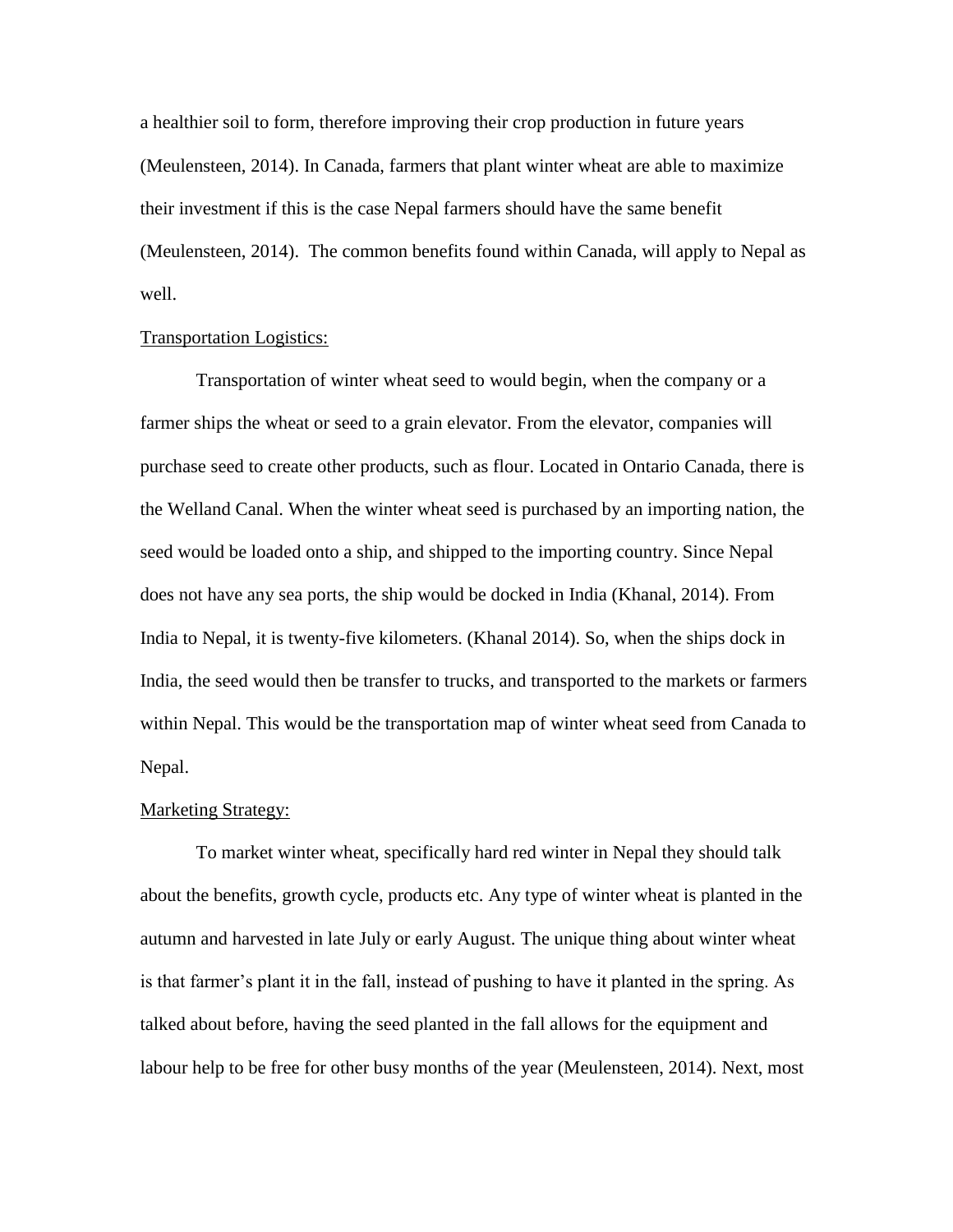farmers in Nepal will be able to make back all the money invested in growing the crop. If the farmers choose to grow red hard winter they will find great nutritional value from it. However, most of the benefits and products have been list previously above. By explaining the great benefits, growth and possible products will all lead to the marketing and selling of this product.

## Cost Analysis:

Cost is one of the most important topics for the potential of marketing this idea in Nepal. Going back to the planting and seed cost lets analyze it again. Certified seed can be purchase from seed companies. Now, depending on how many acres farmers want to plant, decides the cost. Certified, high performance level seed has a going rate of \$70 to \$100 per acre (Meulensteen, 2014). Now, on top of just buying seed there will be a cost of fertilizer which can range from \$120-\$150 per acre. However this depends on the growers management style and the base fertility level in the soil (Meulenstenn, 2014). By now the farmer is up to \$250 per acre at most. If the farmer does not have the equipment required to plant they can have planting done for \$21 per acre. (Meulensteen, 2014). These would be all the costs involved with growing the crop. Once the crop is harvested there would be a cost for the grain elevator use and the harvesting stage. To ship the seed to different country, that would also place an expense. It is easily seen that the potential of marketing this crop in Nepal is getting expensive. Since the expense is a key factor to farmers in Nepal, this product maybe better suited for the richer farmers or have it be a group investment. This cost analysis has shown that Nepal importing this crop seed, will cause a major expense for the farmers, which would eliminate small family farms and only leave the richer and bigger farms to expand.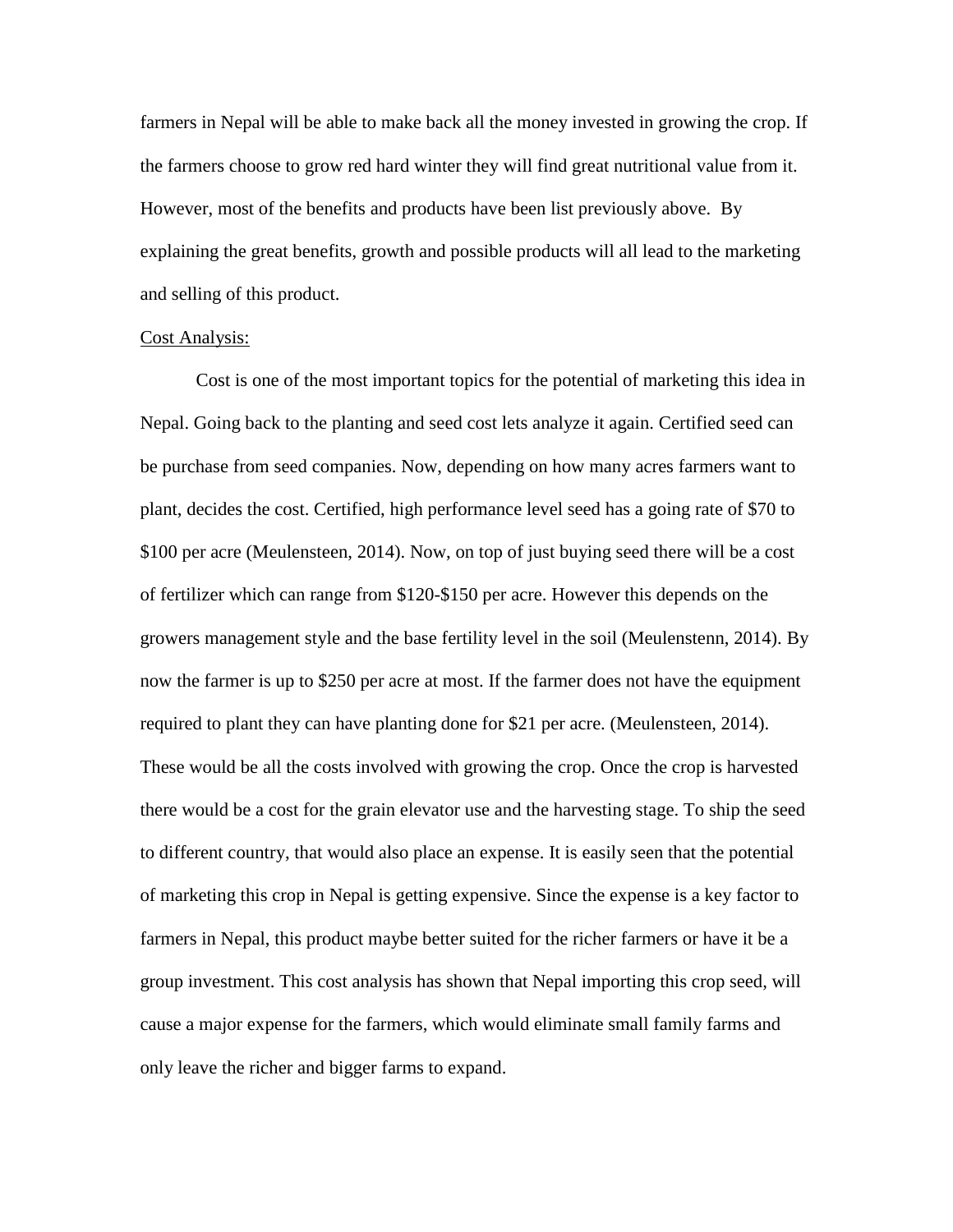# Overall Recommendation of Product:

In conclusion, I would recommend this product to be exported to Nepal. This product may cause some expenses in the beginning however most farmers are able to make back the investments in the product. For hard red winter wheat, it provides a great source of nutrition for consumers, and a numerous amount of potential products from the harvested wheat. It's certainly a product that has the ability to grow and develop in future years to come!